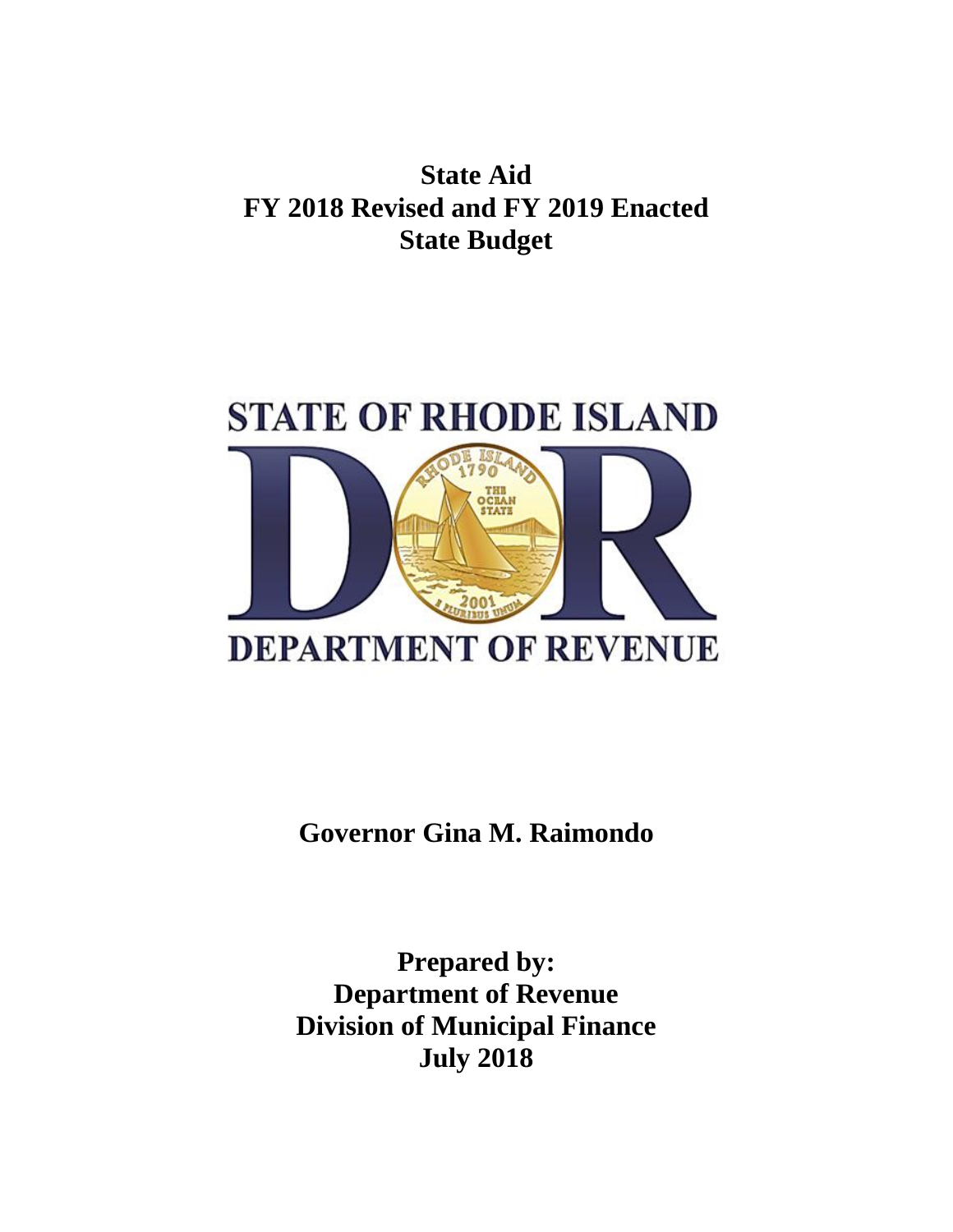| <b>City or Town</b>                                    | Payment<br>In Lieu of | <b>Distressed</b><br>Community | <b>State</b><br>Library<br>Aid | <b>Motor Vehicle</b><br><b>Excise Tax</b> | <b>Motor Vehicle</b><br><b>Phase Out</b> | <b>Motor Vehicle</b><br><b>Excise Tax</b> | FY 2018 Total<br>Appropriated<br><b>State Aid</b> |
|--------------------------------------------------------|-----------------------|--------------------------------|--------------------------------|-------------------------------------------|------------------------------------------|-------------------------------------------|---------------------------------------------------|
|                                                        | <b>Tax Exempt</b>     | <b>Relief Fund</b>             |                                | Reimbursement                             | Reimbursement                            | <b>Total</b>                              |                                                   |
|                                                        | <b>Property</b>       |                                |                                | <b>Base Amount</b>                        |                                          | Reimbursement (1)                         |                                                   |
| Barrington                                             | 16,157                |                                | 380,070                        | 221,581                                   | 421,609                                  | 643,190                                   | 1,039,416.75                                      |
| <b>Bristol</b>                                         | 1,035,981             |                                | 187,103                        | 109,436                                   | 308,596                                  | 418,032                                   | 1,641,116                                         |
| Burrillville                                           | 97,322                |                                | 170,118                        | 207,065                                   | 552,658                                  | 759,722                                   | 1,027,162                                         |
| <b>Central Falls</b>                                   | 25,295                | 225,398                        | 27,075                         | 102,184                                   | 322,550                                  | 424,734                                   | 702,503                                           |
| Charlestown                                            |                       |                                | 50,815                         | 44.815                                    | 121,257                                  | 166,072                                   | 216,887                                           |
| Coventry                                               |                       |                                | 238,140                        | 251,244                                   | 696,676                                  | 947,921                                   | 1,186,061                                         |
| Cranston                                               | 5,287,952             | 1,341,001                      | 582,746                        | 1,042,441                                 | 2,420,745                                | 3,463,187                                 | 10,674,886                                        |
| Cumberland                                             | 135                   |                                | 285,364                        | 253,650                                   | 690,135                                  | 943,785                                   | 1,229,284                                         |
| East Greenwich                                         | 459,869               |                                | 132,321                        | 84,112                                    | 201,532                                  | 285,644                                   | 877,834                                           |
| East Providence                                        | 243,053               |                                | 415,613                        | 516,914                                   | See Note $(1)$                           | 516,914                                   | 1,175,580                                         |
| Exeter                                                 |                       |                                | 52,931                         | 93,419                                    | 275,229                                  | 368,648                                   | 421,579.48                                        |
| Foster                                                 |                       |                                | 34,371                         | 74.174                                    | 265,408                                  | 339.582                                   | 373,953                                           |
| Glocester                                              |                       |                                | 77,938                         | 104,711                                   | 294,707                                  | 399,418                                   | 477,356                                           |
| Hopkinton                                              |                       |                                | 35,323                         | 72,384                                    | 240,438                                  | 312,823                                   | 348,146                                           |
| Jamestown                                              |                       |                                | 126,828                        | 22,334                                    | 49,855                                   | 72,189                                    | 199,017                                           |
| Johnston                                               |                       | 601,333                        | 124,168                        | 437,352                                   | 1,355,456                                | 1,792,809                                 | 2,518,310                                         |
| Lincoln                                                |                       |                                | 203,414                        | 206,198                                   | 442,068                                  | 648,266                                   | 851,680                                           |
| Little Compton                                         |                       |                                | 35,067                         | 13,465                                    | 33,175                                   | 46,640                                    | 81,707                                            |
| Middletown                                             |                       |                                | 145,593                        | 76,147                                    | 152,887                                  | 229,034                                   | 374,627                                           |
| Narragansett                                           |                       |                                | 191,652                        | 61,720                                    | 141,407                                  | 203,128                                   | 394,780                                           |
| Newport                                                | 1,405,248             |                                | 411,403                        | 80,642                                    | 182,670                                  | 263,311                                   | 2,079,962                                         |
| New Shoreham                                           |                       |                                | 74,303                         | 6,910                                     | 24,148                                   | 31,058                                    | 105,361                                           |
| North Kingstown                                        | 1,712                 |                                | 282,085                        | 192,589                                   | 443,350                                  | 635,939                                   | 919,736                                           |
| North Providence                                       |                       | 1,030,137                      | 202,114                        | 393,779                                   | 1,198,474                                | 1,592,253                                 | 2,824,504                                         |
| North Smithfield                                       |                       |                                | 78,305                         | 183,264                                   | 451,435                                  | 634,700                                   | 713,005                                           |
| Pawtucket                                              | 554,958               | 1,539,903                      | 409,155                        | 821,285                                   | 2,251,092                                | 3,072,376                                 | 5,576,392                                         |
| Portsmouth                                             |                       |                                | 113,853                        | 94,646                                    | 207,763                                  | 302,409                                   | 416,262                                           |
| Providence                                             | 33,303,459            | 5,797,634                      | 1,265,199                      | 1,620,464                                 | 4,314,405                                | 5,934,870                                 | 46,301,162                                        |
| Richmond                                               |                       |                                | 26,001                         | 66,710                                    | 181,864                                  | 248,574                                   | 274,575                                           |
| Scituate                                               |                       |                                | 104,815                        | 71,269                                    | 165,905                                  | 237,174                                   | 341,989                                           |
| Smithfield                                             | 718,669               |                                | 294,639                        | 267,692                                   | 586,099                                  | 853,791                                   | 1,867,099                                         |
| South Kingstown                                        | 204,036               |                                | 218,810                        | 142,445                                   | 341,383                                  | 483,828                                   | 906,674                                           |
| Tiverton                                               |                       |                                | 123,043                        | 62,598                                    | 154,261                                  | 216,859                                   | 339,902                                           |
| Warren                                                 |                       |                                | 56,598                         | 94,349                                    | 279,856                                  | 374,205                                   | 430,803                                           |
| Warwick                                                | 1,690,561             |                                | 739,962                        | 1,013,712                                 | 2,080,135                                | 3,093,847                                 | 5,524,370                                         |
| Westerly                                               | 161.199               |                                | 318,791                        | 220,009                                   | 632,364                                  | 852,374                                   | 1,332,364                                         |
| <b>West Greenwich</b>                                  |                       |                                | 33,299                         | 55,996                                    | 153,710                                  | 209,706                                   | 243,005                                           |
| West Warwick                                           |                       | 924,370                        |                                | 238,429                                   |                                          | 777,694                                   |                                                   |
| Woonsocket                                             |                       | 924,681                        | 162,506<br>186,880             | 377,867                                   | 539,265<br>1,337,252                     | 1,715,119                                 | 1,864,570<br>2,826,679                            |
|                                                        |                       |                                |                                |                                           |                                          |                                           |                                                   |
| Subtotal                                               | \$45,205,606          | \$12,384,458                   | \$8,598,411                    | \$10,000,000                              | \$24,511,822                             | \$34,511,822                              | \$100,700,297                                     |
| Motor Vehicle Phase Out Reimbursement - Fire Districts |                       |                                |                                |                                           | 32,369                                   | 32,369                                    | 32,369                                            |
| Statewide Reference Library Resource Grant             |                       |                                | 701,052                        |                                           |                                          |                                           | 701,052                                           |
| Grant-In-Aid to Institutional Libraries                |                       |                                | 62,609                         |                                           |                                          |                                           | 62,609                                            |
| <b>Library Construction Reimbursement</b>              |                       |                                | 2,161,627                      |                                           |                                          |                                           | 2,161,627                                         |
| <b>Total</b>                                           | \$45,205,606          | \$12,384,458                   | \$11,523,699                   | \$10,000,000                              | \$24,544,191                             | \$34,544,191                              | \$103,657,954                                     |

(1) The base distribution is \$10 million. The additional amount of \$24.5 million in FY 2018 due to the implementation of the motor vehicle phase-out is based on the 12/31/16 assessment date. The state's FY 2018 motor vehicle reimbursement corresponds with the FY 2018 local fiscal year for all communities except for East Providence for which it corresponds with their FY 2017. Therefore, East Providence will commence their motor vehicle phase-out in the state's FY 2019 and will receive their additional reimbursement then. An additional amount of \$32,369 will be provided to Albion, Lime Rock, Manville and Quinville fire districts. Note, due to the relationship of the local fiscal year, this table reflects a one-year delay in the implementation and reimbursement for the Lonsdale and Saylesville fire districts pursuant to RIGL §44-34.1-2(b)(4). Currently only Lincoln's fire districts levy a tax on motor vehicles.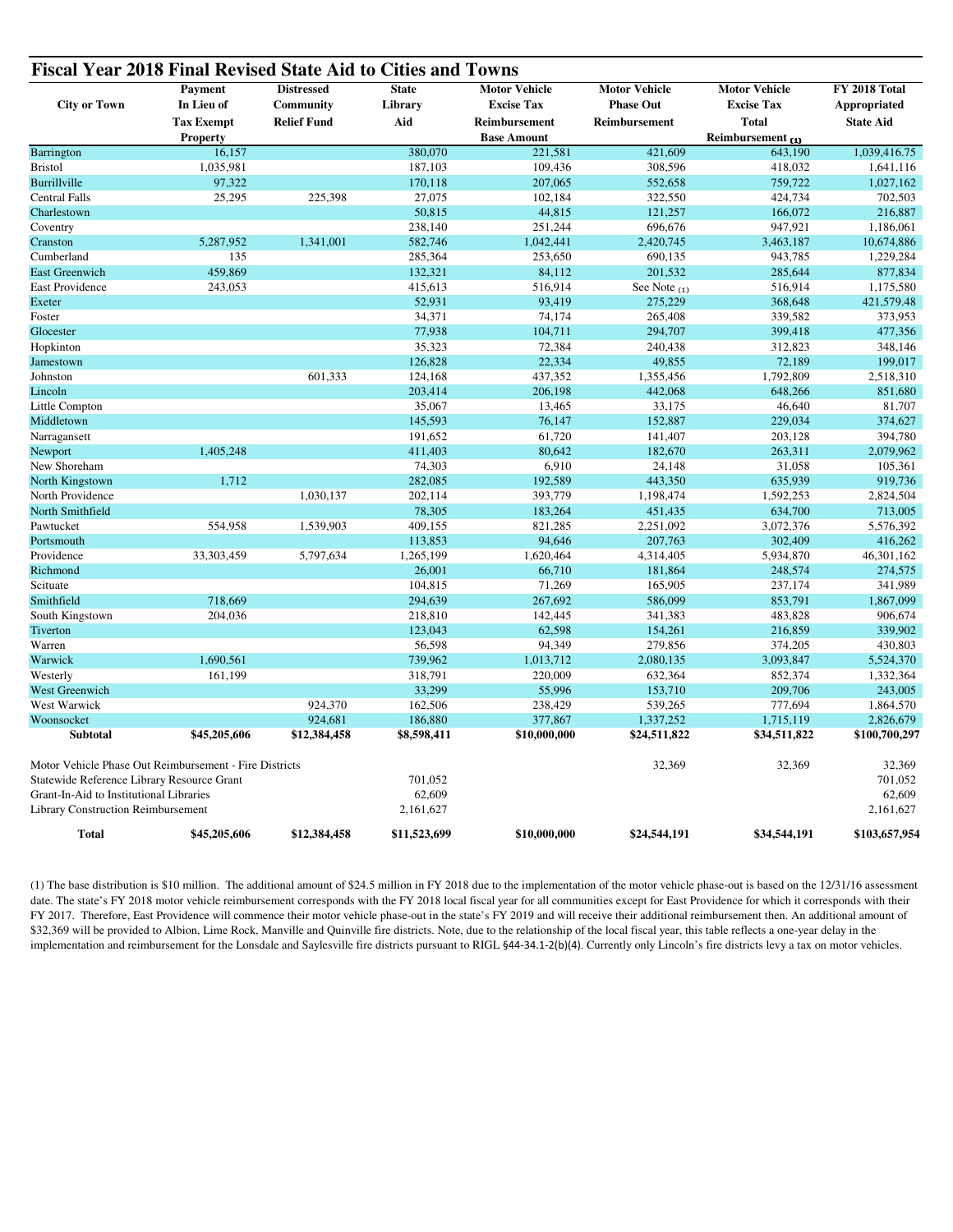|                                           | <b>Public Service</b>                                   | Hotel                 | <b>Meals</b> and   | FY 2018 Total       | <b>FY 2018 Total</b><br>Shared &<br><b>Appropriated Aid</b> |  |
|-------------------------------------------|---------------------------------------------------------|-----------------------|--------------------|---------------------|-------------------------------------------------------------|--|
| <b>City or Town</b>                       | Corporation                                             | $\text{Tax}_{(2)(3)}$ | <b>Beverage</b>    | <b>Shared Taxes</b> |                                                             |  |
|                                           | Tax $_{(1)}$                                            |                       | $\text{Tax}_{(3)}$ | <b>State Aid</b>    |                                                             |  |
| Barrington                                | 203,389                                                 | 2.616                 | 187,285            | 393,289             | 1,432,706                                                   |  |
| <b>Bristol</b>                            | 279,397                                                 | 59,608                | 441,211            | 780,216             | 2,421,332                                                   |  |
| Burrillville                              | 202,015                                                 |                       | 222,371            | 424,385             | 1,451,548                                                   |  |
| <b>Central Falls</b>                      | 242,093                                                 | 434                   | 154,500            | 397,027             | 1,099,530                                                   |  |
| Charlestown                               | 97,097                                                  | 79,474                | 180,635            | 357,205             | 574,092                                                     |  |
| Coventry                                  | 437,024                                                 | 107,498               | 485,590            | 1,030,112           | 2,216,172                                                   |  |
| Cranston                                  | 1,008,961                                               | 22,713                | 2,035,002          | 3,066,675           | 13,741,561                                                  |  |
| Cumberland                                | 426,317                                                 | 1,045                 | 558,594            | 985,956             | 2,215,240                                                   |  |
| <b>East Greenwich</b>                     | 163,835                                                 | 695                   | 686,826            | 851,356             | 1,729,190                                                   |  |
| <b>East Providence</b>                    | 590,502                                                 | 48,756                | 1,099,196          | 1,738,454           | 2,914,034                                                   |  |
| Exeter                                    | 83,592                                                  | 63                    | 118,289            | 201,943             | 623,523                                                     |  |
| Foster                                    | 58,356                                                  | 286                   | 23,252             | 81,893              | 455,846                                                     |  |
| Glocester                                 | 123,645                                                 | 2,904                 | 77,988             | 204,536             | 681,892                                                     |  |
| Hopkinton                                 | 101,482                                                 | 10,840                | 47,324             | 159,646             | 507,791                                                     |  |
| Jamestown                                 | 68,263                                                  | 26,903                | 90,296             | 185,462             | 384,479                                                     |  |
| Johnston                                  | 363,489                                                 | 9,059                 | 730,312            | 1,102,859           | 3,621,169                                                   |  |
| Lincoln                                   | 267,304                                                 | 118,129               | 842,408            | 1,227,841           | 2,079,521                                                   |  |
| Little Compton                            | 43,776                                                  | 26,072                | 67,628             | 137,476             | 219,183                                                     |  |
| Middletown                                | 200,603                                                 | 963,108               | 807,435            | 1,971,146           | 2,345,772                                                   |  |
| Narragansett                              | 196,380                                                 | 303,491               | 675,221            | 1,175,092           | 1,569,872                                                   |  |
| Newport                                   | 305,570                                                 | 2,596,823             | 2,498,464          | 5,400,857           | 7,480,819                                                   |  |
| New Shoreham                              | 11,319                                                  | 590,695               | 380,237            | 982,251             | 1,087,612                                                   |  |
| North Kingstown                           | 328,695                                                 | 122,608               | 627,128            | 1,078,431           | 1,998,167                                                   |  |
| North Providence                          | 403,417                                                 | 1                     | 404,916            | 808,335             | 3,632,839                                                   |  |
| North Smithfield                          | 151,904                                                 | 3,332                 | 308,378            | 463,614             | 1,176,619                                                   |  |
| Pawtucket                                 | 891,950                                                 | 4,976                 | 953,933            | 1,850,859           | 7,427,251                                                   |  |
| Portsmouth                                | 216,894                                                 | 44,245                | 276,086            | 537,224             | 953,487                                                     |  |
| Providence                                | 2,232,279                                               | 2,266,852             | 6,443,122          | 10,942,253          | 57,243,414                                                  |  |
| Richmond                                  | 95,248                                                  | 4,612                 | 144,475            | 244,335             | 518,910                                                     |  |
| Scituate                                  | 130,554                                                 | 8,217                 | 69,984             | 208,754             | 550,743                                                     |  |
| Smithfield                                | 268,766                                                 | 167,152               | 826,267            | 1,262,184           | 3,129,282                                                   |  |
| South Kingstown                           | 382,004                                                 | 192,243               | 915,966            | 1,490,212           | 2,396,887                                                   |  |
| Tiverton                                  | 197,617                                                 | 1,748                 | 244,803            | 444,168             | 784,070                                                     |  |
| Warren                                    | 131,578                                                 | 4,286                 | 321,997            | 457,861             | 888,663                                                     |  |
| Warwick                                   | 1,022,628                                               | 1,309,176             | 3,249,724          | 5,581,529           | 11,105,898                                                  |  |
| Westerly                                  | 283,383                                                 | 710,432               | 940,892            | 1,934,706           | 3,267,069                                                   |  |
| West Greenwich                            | 76,421                                                  | 126,085               | 124,615            | 327,121             | 570,127                                                     |  |
| West Warwick                              | 360,940                                                 | 153,327               | 408,386            | 922,654             | 2,787,224                                                   |  |
| Woonsocket                                | 514,881                                                 | 51,616                | 595,369            | 1,161,865           | 3,988,545                                                   |  |
| <b>Subtotal</b>                           | \$13,163,564                                            | \$10,142,117          | \$29,266,102       | \$52,571,783        | \$153,272,080                                               |  |
|                                           | Motor Vehicle Phase Out Reimbursement - Fire Districts  |                       |                    |                     | 32,369                                                      |  |
|                                           | Statewide Reference Library Resource Grant (Providence) |                       |                    |                     | 701,052                                                     |  |
| Grant-In-Aid to Institutional Libraries   |                                                         |                       |                    |                     | 62,609                                                      |  |
| <b>Library Construction Reimbursement</b> |                                                         |                       |                    |                     | 2,161,627                                                   |  |
|                                           |                                                         |                       |                    |                     |                                                             |  |
| <b>Total</b>                              | \$13,163,564                                            | \$10,142,117          | \$29,266,102       | \$52,571,783        | \$156,229,737                                               |  |

(1) Based on actual declarations received in the spring of 2017.

(2) Amount includes 1.0% local tax and 25.0% local share of state 5.0% tax on traditional lodging rentals and the lodging tax initiatives enacted by the General Assembly.

(3) Hotel Tax and Meals & Beverage Tax are estimated and subject to change.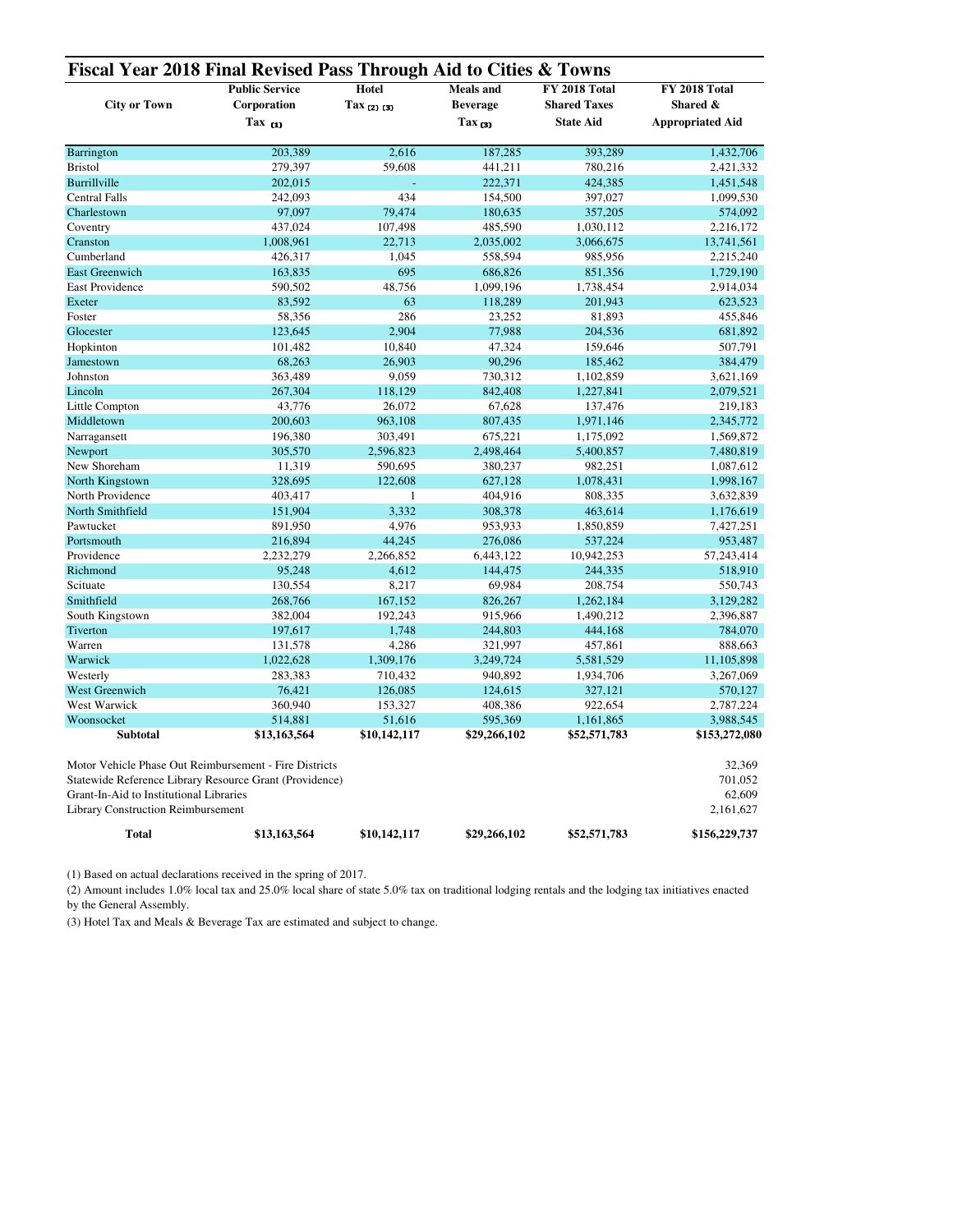| <b>City or Town</b>                                    | Payment<br>In Lieu of | <b>Distressed</b><br>Community | <b>State</b><br>Library | <b>Motor Vehicle</b><br><b>Excise Tax</b> | <b>Motor Vehicle</b><br><b>Phase Out</b> | <b>Motor Vehicle</b><br><b>Excise Tax</b> | FY 2019 Total<br>Appropriated |
|--------------------------------------------------------|-----------------------|--------------------------------|-------------------------|-------------------------------------------|------------------------------------------|-------------------------------------------|-------------------------------|
|                                                        | <b>Tax Exempt</b>     | <b>Relief Fund</b>             | Aid                     | Reimbursement                             | Reimbursement                            | <b>Total</b>                              | <b>State Aid</b>              |
|                                                        | <b>Property</b>       |                                |                         | <b>Base Amount</b>                        |                                          | Reimbursement (1)                         |                               |
| Barrington                                             | 17,514                |                                | 377,408                 | 221,581                                   | 602,789                                  | 824,370                                   | 1,219,292.23                  |
| <b>Bristol</b>                                         | 1,335,274             |                                | 192,571                 | 109,436                                   | 400.141                                  | 509,577                                   | 2,037,422                     |
| Burrillville                                           | 98,273                |                                | 173,440                 | 207,065                                   | 904,389                                  | 1,111,454                                 | 1,383,167                     |
| <b>Central Falls</b>                                   | 895                   | 217,757                        | 26,487                  | 102,184                                   | 457,494                                  | 559,678                                   | 804,818                       |
| Charlestown                                            |                       |                                | 51,117                  | 44,815                                    | 198,865                                  | 243,681                                   | 294,798                       |
| Coventry                                               |                       |                                | 232,971                 | 251,244                                   | 1,196,996                                | 1,448,240                                 | 1,681,211                     |
| Cranston                                               | 5,403,870             | 1,233,378                      | 599,627                 | 1,042,441                                 | 4,983,010                                | 6,025,451                                 | 13,262,326                    |
| Cumberland                                             |                       |                                | 279,091                 | 253,650                                   | 1,115,372                                | 1,369,021                                 | 1,648,113                     |
| <b>East Greenwich</b>                                  | 659,856               |                                | 131,335                 | 84,112                                    | 296,637                                  | 380,748                                   | 1,171,939                     |
| East Providence                                        | 244,237               |                                | 418,643                 | 516,914                                   | 1,136,961                                | 1,653,876                                 | 2,316,756                     |
| Exeter                                                 |                       |                                | 49,367                  | 93,419                                    | 441,320                                  | 534,739                                   | 584,106.05                    |
| Foster                                                 |                       |                                | 33,624                  | 74,174                                    | 394,072                                  | 468,246                                   | 501,871                       |
| Glocester                                              |                       |                                | 78,446                  | 104,711                                   | 478,108                                  | 582,819                                   | 661,264                       |
| Hopkinton                                              |                       |                                | 34,850                  | 72,384                                    | 366,644                                  | 439,028                                   | 473,878                       |
| Jamestown                                              |                       |                                | 123,716                 | 22,334                                    | 76,843                                   | 99,177                                    | 222,894                       |
| Johnston                                               |                       | 1,065,944                      | 120,586                 | 437,352                                   | 2,134,352                                | 2,571,705                                 | 3,758,235                     |
| Lincoln                                                |                       |                                | 202,908                 | 206,198                                   | 636,354                                  | 842,552                                   | 1,045,460                     |
| Little Compton                                         |                       |                                | 34,306                  | 13,465                                    | 49,486                                   | 62,951                                    | 97,257                        |
| Middletown                                             |                       |                                | 145,601                 | 76,147                                    | 220,656                                  | 296,803                                   | 442,404                       |
| Narragansett                                           |                       |                                | 187,492                 | 61,720                                    | 215,656                                  | 277,376                                   | 464,868                       |
| Newport                                                | 1,431,152             |                                | 412,478                 | 80,642                                    | 281,565                                  | 362,207                                   | 2,205,837                     |
| New Shoreham                                           |                       |                                | 84,344                  | 6,910                                     | 36,469                                   | 43,379                                    | 127,723                       |
| North Kingstown                                        | 1,762                 |                                | 278,709                 | 192,589                                   | 626,768                                  | 819,357                                   | 1,099,828                     |
| North Providence                                       |                       | 1.000.937                      | 197,946                 | 393,779                                   | 2,171,173                                | 2,564,952                                 | 3,763,834                     |
| North Smithfield                                       |                       |                                | 77,887                  | 183,264                                   | 786,975                                  | 970,239                                   | 1,048,126                     |
| Pawtucket                                              | 575,928               | 1,507,940                      | 390,645                 | 821,285                                   | 4,195,439                                | 5,016,724                                 | 7,491,237                     |
| Portsmouth                                             |                       |                                | 114,736                 | 94,646                                    | 281,551                                  | 376,198                                   | 490,934                       |
| Providence                                             | 33,497,659            | 5,606,831                      | 1,282,046               |                                           | 9,900,493                                | 11,520,957                                | 51,907,494                    |
| Richmond                                               |                       |                                | 24,913                  | 1,620,464<br>66,710                       | 293,634                                  | 360,344                                   | 385,256                       |
| Scituate                                               |                       |                                |                         | 71,269                                    |                                          |                                           | 429,981                       |
| Smithfield                                             | 763,295               |                                | 104,590<br>295,708      | 267,692                                   | 254,122<br>804,107                       | 325,391<br>1,071,799                      | 2,130,802                     |
|                                                        | 207,011               |                                | 213,881                 | 142,445                                   | 480,242                                  | 622,687                                   | 1,043,579                     |
| South Kingstown                                        |                       |                                | 122,624                 |                                           |                                          | 294,968                                   | 417,592                       |
| Tiverton<br>Warren                                     |                       |                                | 56,679                  | 62,598<br>94,349                          | 232,370<br>440,439                       | 534,788                                   | 591,467                       |
|                                                        | 1,687,863             |                                |                         |                                           |                                          |                                           |                               |
| Warwick                                                | 164,915               |                                | 737,667                 | 1,013,712                                 | 2,853,241                                | 3,866,952                                 | 6,292,483                     |
| Westerly                                               |                       |                                | 315,893                 | 220,009                                   | 1,035,495                                | 1,255,504                                 | 1,736,311                     |
| West Greenwich                                         |                       |                                | 36,772                  | 55,996                                    | 255,447                                  | 311,443                                   | 348,215                       |
| West Warwick                                           |                       | 904,159                        | 160,224                 | 238,429                                   | 1,002,675                                | 1,241,104                                 | 2,305,488                     |
| Woonsocket                                             |                       | 847,512                        | 197,081                 | 377,867                                   | 2,441,102                                | 2,818,968                                 | 3,863,561                     |
| Subtotal                                               | \$46,089,504          | \$12,384,458                   | \$8,598,411             | \$10,000,000                              | \$44,679,453                             | \$54,679,453                              | \$121,751,826                 |
| Motor Vehicle Phase Out Reimbursement - Fire Districts |                       |                                |                         |                                           | 69,496                                   | 69,496                                    | 69,496                        |
| Statewide Reference Library Resource Grant             |                       |                                | 701,052                 |                                           |                                          |                                           | 701,052                       |
| Grant-In-Aid to Institutional Libraries                |                       |                                | 62,609                  |                                           |                                          |                                           | 62,609                        |
| <b>Library Construction Reimbursement</b>              |                       |                                | 2,176,470               |                                           |                                          |                                           | 2,176,470                     |
| <b>Total</b>                                           | \$46,089,504          | \$12,384,458                   | \$11,538,542            | \$10,000,000                              | \$44,748,948                             | \$54,748,948                              | \$124,761,452                 |

(1) The base distribution is \$10 million. The additional amount of \$44.7 million in FY 2019 due to the implementation of the motor vehicle phase-out is estimated based on the 12/31/16 assessment data and will change once 12/31/17 assessment data is available in the fall of 2018. The state's FY 2019 motor vehicle reimbursement corresponds with the FY 2019 local fiscal year for all communities except for East Providence for which it corresponds with their FY 2018. An additional amount of \$69,496 will be provided to all the fire districts in Lincoln. Note, due to the relationship of the local fiscal year, this table reflects a one-year delay in the implementation and reimbursement for the Lonsdale and Saylesville fire districts pursuant to RIGL §44-34.1-2(b)(4). Currently only Lincoln's fire districts levy a tax on motor vehicles.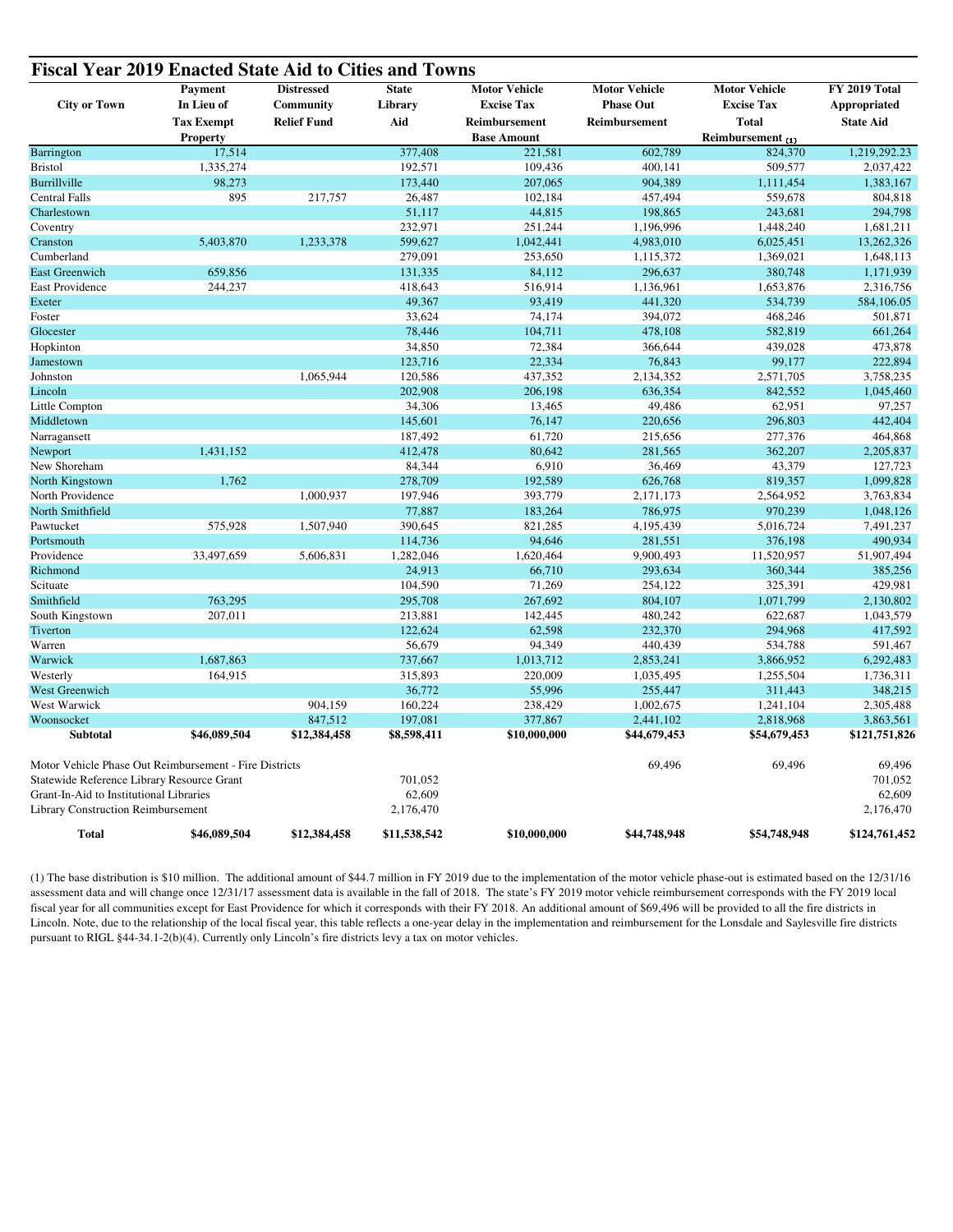| Corporation                                                                                                                                                                                               | <b>Hotel</b><br>$\int \frac{1}{2} dx$ (2) (3) | <b>Meals</b> and<br><b>Beverage</b> | FY 2018 Total<br><b>Shared Taxes</b> | <b>FY 2019 Total</b><br>Shared &<br><b>Appropriated Aid</b> |  |
|-----------------------------------------------------------------------------------------------------------------------------------------------------------------------------------------------------------|-----------------------------------------------|-------------------------------------|--------------------------------------|-------------------------------------------------------------|--|
| Tax $(1)$                                                                                                                                                                                                 |                                               | $\text{Tax}_{(3)}$                  | <b>State Aid</b>                     |                                                             |  |
| 205,777                                                                                                                                                                                                   | 2.616                                         | 201,172                             | 409.564                              | 1,628,856                                                   |  |
| 282,413                                                                                                                                                                                                   | 66,935                                        | 473,926                             | 823,274                              | 2,860,696                                                   |  |
| 204.641                                                                                                                                                                                                   | L,                                            | 238,859                             | 443,500                              | 1,826,668                                                   |  |
| 244,423                                                                                                                                                                                                   | 434                                           | 165,956                             | 410,813                              | 1,215,632                                                   |  |
| 98,143                                                                                                                                                                                                    | 81,984                                        | 194,029                             | 374,156                              | 668,954                                                     |  |
| 441.150                                                                                                                                                                                                   | 121,552                                       | 521,596                             | 1,084,297                            | 2,765,508                                                   |  |
| 1,020,830                                                                                                                                                                                                 | 25,302                                        | 2,185,895                           | 3,232,028                            | 16,494,353                                                  |  |
| 432,719                                                                                                                                                                                                   | 1,045                                         | 600,014                             | 1,033,778                            | 2,681,890                                                   |  |
| 165,389                                                                                                                                                                                                   | 776                                           | 737,753                             | 903,918                              | 2,075,857                                                   |  |
| 596,479                                                                                                                                                                                                   | 54,552                                        | 1,180,700                           | 1,831,732                            | 4,148,487                                                   |  |
| 84,777                                                                                                                                                                                                    | 63                                            | 127,060                             | 211,899                              | 796,005                                                     |  |
| 59,029                                                                                                                                                                                                    | 324                                           | 24,976                              | 84,330                               | 586,200                                                     |  |
| 125,379                                                                                                                                                                                                   | 3,290                                         | 83,770                              | 212,439                              | 873,704                                                     |  |
| 102,396                                                                                                                                                                                                   | 12,251                                        | 50,833                              | 165,480                              | 639,359                                                     |  |
| 68,937                                                                                                                                                                                                    | 27,973                                        | 96,991                              | 193,901                              | 416,795                                                     |  |
| 367,606                                                                                                                                                                                                   | 10,261                                        | 784,464                             | 1,162,331                            | 4,920,566                                                   |  |
| 271,180                                                                                                                                                                                                   | 133,808                                       | 904,872                             | 1,309,860                            | 2,355,319                                                   |  |
| 44.099                                                                                                                                                                                                    | 27,239                                        | 72,643                              | 143,981                              | 241,238                                                     |  |
| 202,470                                                                                                                                                                                                   | 1,085,928                                     | 867,306                             | 2,155,703                            | 2,598,107                                                   |  |
| 197,800                                                                                                                                                                                                   | 320,920                                       | 725,288                             | 1,244,008                            | 1,708,875                                                   |  |
| 310,104                                                                                                                                                                                                   | 2,924,305                                     | 2,683,723                           | 5,918,132                            | 8,123,969                                                   |  |
| 11,170                                                                                                                                                                                                    | 639,809                                       | 408,431                             | 1,059,410                            | 1,187,133                                                   |  |
| 331.080                                                                                                                                                                                                   | 138.213                                       | 673.629                             | 1,142,922                            | 2,242,749                                                   |  |
| 408,082                                                                                                                                                                                                   | 1                                             | 434,941                             | 843,024                              | 4,606,858                                                   |  |
| 154,320                                                                                                                                                                                                   | 3,711                                         | 331,243                             | 489,274                              | 1,537,400                                                   |  |
| 901,017                                                                                                                                                                                                   | 5,211                                         | 1,024,666                           | 1,930,894                            | 9,422,131                                                   |  |
| 218,991                                                                                                                                                                                                   | 46,659                                        | 296,557                             | 562,207                              | 1,053,141                                                   |  |
| 2,257,319                                                                                                                                                                                                 | 2,545,954                                     | 6,920,873                           | 11,724,147                           | 63,631,640                                                  |  |
| 96,149                                                                                                                                                                                                    | 5,181                                         | 155,188                             | 256,518                              | 641,774                                                     |  |
| 132,283                                                                                                                                                                                                   | 9,218                                         | 75,173                              | 216,674                              | 646,656                                                     |  |
| 272,126                                                                                                                                                                                                   | 189,018                                       | 887,533                             | 1,348,677                            | 3,479,480                                                   |  |
| 386,853                                                                                                                                                                                                   | 213,219                                       | 983,884                             | 1,583,955                            | 2,627,534                                                   |  |
| 199,352                                                                                                                                                                                                   | 1,748                                         | 262,955                             | 464,055                              | 881,647                                                     |  |
| 133,129                                                                                                                                                                                                   | 4,286                                         | 345,873                             | 483,287                              | 1,074,753                                                   |  |
| 1,033,439                                                                                                                                                                                                 | 1,479,145                                     | 3,490,688                           | 6,003,272                            | 12,295,755                                                  |  |
| 285,934                                                                                                                                                                                                   | 799,315                                       | 1,010,658                           | 2,095,907                            | 3,832,218                                                   |  |
| 77,141                                                                                                                                                                                                    | 142,069                                       | 133,855                             | 353,065                              | 701,281                                                     |  |
| 363,946                                                                                                                                                                                                   | 172,655                                       | 438,668                             | 975,269                              | 3,280,757                                                   |  |
| 520,903                                                                                                                                                                                                   | 58,370                                        | 639,515                             | 1,218,788                            | 5,082,349                                                   |  |
| \$13,308,972                                                                                                                                                                                              | \$11,355,342                                  | \$31,436,155                        | \$56,100,468                         | \$177,852,294                                               |  |
| Motor Vehicle Phase Out Reimbursement - Fire Districts<br>Statewide Reference Library Resource Grant (Providence)<br>Grant-In-Aid to Institutional Libraries<br><b>Library Construction Reimbursement</b> |                                               |                                     |                                      | 69,496<br>701,052<br>62,609<br>2,176,470                    |  |
|                                                                                                                                                                                                           | \$13,308,972                                  | \$11,355,342                        | \$31,436,155                         | \$56,100,468                                                |  |

(1) Based on actual declarations received in the spring of 2018.

(2) Amount includes 1.0% local tax and 25.0% local share of state 5.0% tax on traditional lodging rentals and the lodging tax initiatives enacted by the General Assembly.

(3) Hotel Tax and Meals & Beverage Tax are estimated and subject to change.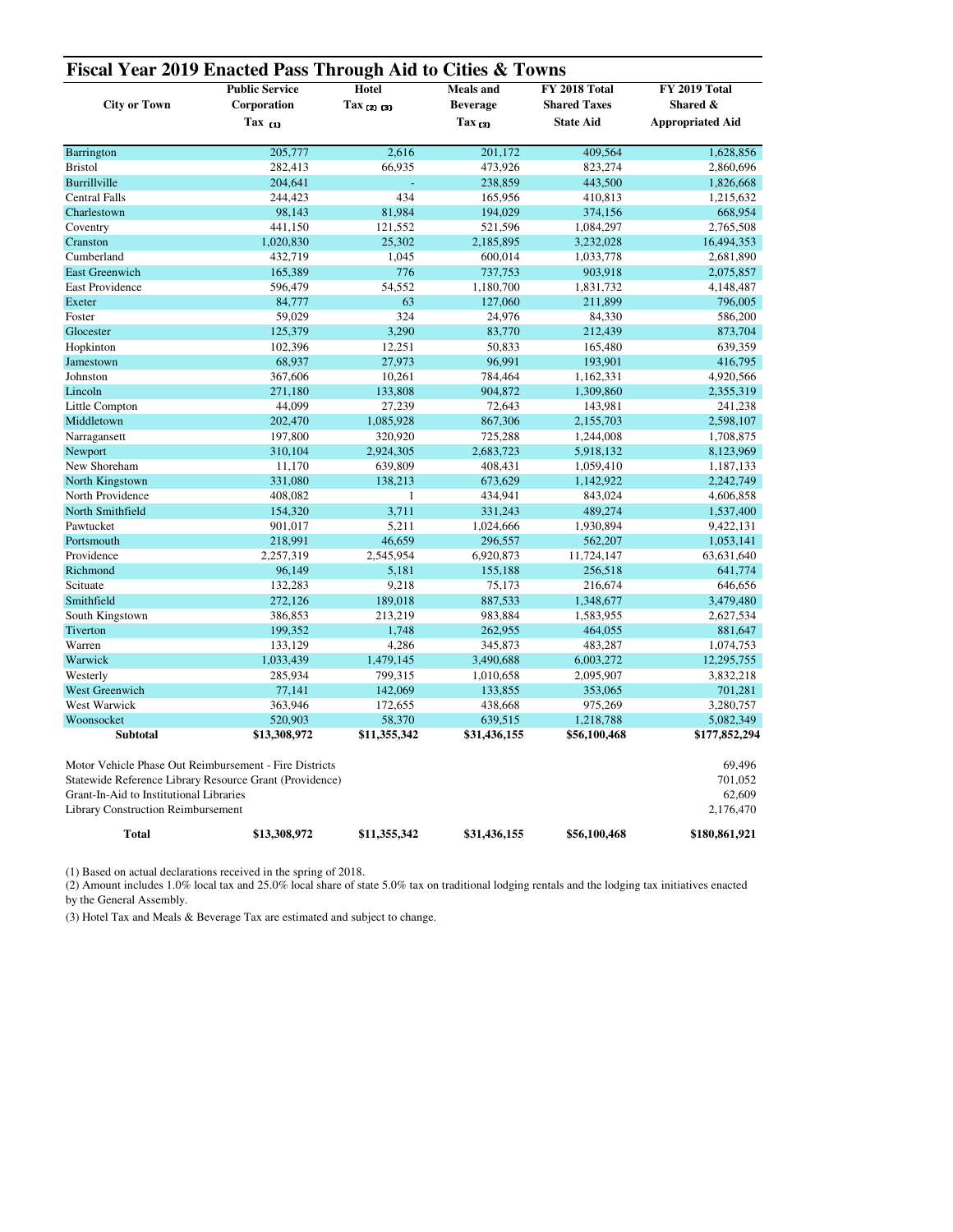| Changes in Formula Aid - FY 2019 Enacted vs. FY 2018 Final Revised                   |                   |                          |                  |                      |                      |                      |                   |  |
|--------------------------------------------------------------------------------------|-------------------|--------------------------|------------------|----------------------|----------------------|----------------------|-------------------|--|
|                                                                                      | Payment           | <b>Distressed</b>        | <b>State</b>     | <b>Motor Vehicle</b> | <b>Motor Vehicle</b> | <b>Motor Vehicle</b> | <b>Total</b>      |  |
| <b>City or Town</b>                                                                  | In Lieu of        | Community                | Library          | <b>Excise Tax</b>    | <b>Phase Out</b>     | <b>Excise Tax</b>    | Appropriated      |  |
|                                                                                      | <b>Tax Exempt</b> | <b>Relief Fund</b>       | Aid              | Reimbursement        | Reimbursement        | <b>Total</b>         | <b>Difference</b> |  |
|                                                                                      | <b>Property</b>   |                          |                  | <b>Base Amount</b>   |                      | Reimbursement (1)    |                   |  |
| Barrington                                                                           | 1,357             | L                        | (2,662)          | ÷,                   | 181,180              | 181,180              | 179,875           |  |
| <b>Bristol</b>                                                                       | 299,293           | $\overline{\phantom{a}}$ | 5,468            | L,                   | 91,545               | 91,545               | 396,306           |  |
| Burrillville                                                                         | 951               | ÷.                       | 3,322            | L.                   | 351,732              | 351,732              | 356,005           |  |
| <b>Central Falls</b>                                                                 | (24, 400)         | (7,641)                  | (588)            |                      | 134,944              | 134,944              | 102,316           |  |
| Charlestown                                                                          |                   |                          | 302              |                      | 77,609               | 77,609               | 77,911            |  |
| Coventry                                                                             | $\mathbb{Z}$      | $\overline{\phantom{a}}$ | (5,169)          | $\overline{a}$       | 500,319              | 500,319              | 495,150           |  |
| Cranston                                                                             | 115,918           | (107,623)                | 16,881           | L,                   | 2,562,264            | 2,562,264            | 2,587,440         |  |
| Cumberland                                                                           | (135)             | $\overline{a}$           | (6,273)          | L,                   | 425,236              | 425,236              | 418,829           |  |
| <b>East Greenwich</b>                                                                | 199,987           | ÷,                       | (986)            | L,                   | 95,104               | 95,104               | 294,105           |  |
| East Providence                                                                      | 1,184             | $\overline{a}$           | 3,030            | $\overline{a}$       | 1,136,961            | 1,136,961            | 1,141,175         |  |
| Exeter                                                                               |                   |                          | (3, 564)         |                      | 166,091              | 166,091              | 162,527           |  |
| Foster                                                                               | $\overline{a}$    | $\overline{\phantom{a}}$ | (747)            | $\overline{a}$       | 128,664              | 128,664              | 127,918           |  |
| Glocester                                                                            |                   |                          | 508              |                      | 183,401              | 183,401              | 183,908           |  |
| Hopkinton                                                                            | $\overline{a}$    | $\overline{a}$           | (473)            | $\overline{a}$       | 126,206              | 126,206              | 125,733           |  |
| Jamestown                                                                            |                   |                          | (3, 112)         |                      | 26,988               | 26,988               | 23,877            |  |
| Johnston                                                                             | $\overline{a}$    | 464,611                  | (3, 582)         | L,                   | 778,896              | 778,896              | 1,239,925         |  |
| Lincoln                                                                              | u                 | L                        | (506)            | L.                   | 194,286              | 194,286              | 193,780           |  |
| Little Compton                                                                       | $\overline{a}$    |                          | (761)            | $\overline{a}$       | 16,312               | 16,312               | 15,551            |  |
| Middletown                                                                           |                   |                          | $\boldsymbol{8}$ |                      | 67,769               | 67,769               | 67,777            |  |
| Narragansett                                                                         | $\overline{a}$    | $\overline{a}$           | (4,160)          | $\overline{a}$       | 74,248               | 74,248               | 70,088            |  |
| Newport                                                                              | 25,904            | L.                       | 1,075            | L,                   | 98,896               | 98,896               | 125,875           |  |
| New Shoreham                                                                         | $\overline{a}$    | $\overline{a}$           | 10,041           | L,                   | 12,321               | 12,321               | 22,362            |  |
| North Kingstown                                                                      | 50                |                          | (3,376)          |                      | 183,418              | 183,418              | 180,092           |  |
| North Providence                                                                     | $\overline{a}$    | (29,200)                 | (4,168)          | L,                   | 972,698              | 972,698              | 939,330           |  |
| North Smithfield                                                                     |                   | $\omega$                 | (418)            | L.                   | 335,539              | 335,539              | 335,121           |  |
| Pawtucket                                                                            | 20,970            | (31,963)                 | (18,510)         |                      | 1,944,348            | 1,944,348            | 1,914,844         |  |
| Portsmouth                                                                           |                   |                          | 883              |                      | 73,788               | 73,788               | 74,672            |  |
| Providence                                                                           | 194,200           | (190, 803)               | 16,847           | $\overline{a}$       | 5,586,088            | 5,586,088            | 5,606,332         |  |
| Richmond                                                                             |                   |                          | (1,088)          | L,                   | 111,770              | 111,770              | 110,681           |  |
| Scituate                                                                             |                   |                          | (225)            | L,                   | 88,217               | 88,217               | 87,993            |  |
| Smithfield                                                                           | 44,626            | L                        | 1,069            | L.                   | 218,008              | 218,008              | 263,703           |  |
| South Kingstown                                                                      | 2,975             | $\overline{a}$           | (4,929)          | $\overline{a}$       | 138,859              | 138,859              | 136,905           |  |
| Tiverton                                                                             |                   |                          | (419)            |                      | 78,109               | 78,109               | 77,689            |  |
| Warren                                                                               | $\mathcal{L}$     | $\overline{a}$           | 81               | $\overline{a}$       | 160,583              | 160,583              | 160,664           |  |
| Warwick                                                                              | (2,698)           | L                        | (2,295)          |                      | 773,105              | 773,105              | 768,113           |  |
| Westerly                                                                             | 3,716             | $\overline{a}$           | (2,898)          | L,                   | 403,130              | 403,130              | 403,948           |  |
| West Greenwich                                                                       |                   | L,                       | 3,473            | ÷,                   | 101,737              | 101,737              | 105,210           |  |
| West Warwick                                                                         | $\overline{a}$    | (20,211)                 | (2, 282)         | $\overline{a}$       | 463,411              | 463,411              | 440,917           |  |
| Woonsocket                                                                           | L.                | (77, 169)                | 10,201           | ÷.                   | 1,103,850            | 1,103,850            | 1,036,882         |  |
| <b>Subtotal</b>                                                                      | \$883,898         | \$0                      | \$0              | \$0                  | \$20,167,631         | \$20,167,631         | \$21,051,529      |  |
| Motor Vehicle Phase Out Reimbursement - Fire Districts<br>37,127<br>37,127<br>37,127 |                   |                          |                  |                      |                      |                      |                   |  |
| Statewide Reference Library Resource Grant                                           |                   |                          |                  |                      |                      |                      |                   |  |
| Grant-In-Aid to Institutional Libraries                                              |                   |                          |                  |                      |                      |                      |                   |  |
| <b>Library Construction Reimbursement</b>                                            |                   |                          | 14,843           |                      |                      |                      | 14,843            |  |
| <b>Total</b>                                                                         | \$883,898         | \$0                      | \$14,843         | \$0                  | \$20,204,758         | \$20,204,758         | \$21,103,499      |  |

(1) The base distribution is \$10 million. The additional amount of \$44.7 million in FY 2019 due to the implementation of the motor vehicle phase-out is estimated based on the 12/31/16 assessment data and will change once 12/31/17 assessment data is available in the fall of 2018. The state's FY 2019 motor vehicle reimbursement corresponds with the FY 2019 local fiscal year for all communities except for East Providence for which it corresponds with their FY 2018. An additional amount of \$69,496 will be provided to all the fire districts in Lincoln. Note, due to the relationship of the local fiscal year, this table reflects a one-year delay in the implementation and reimbursement for the Lonsdale and Saylesville fire districts pursuant to RIGL §44-34.1-2(b)(4). Currently only Lincoln's fire districts levy a tax on motor vehicles.